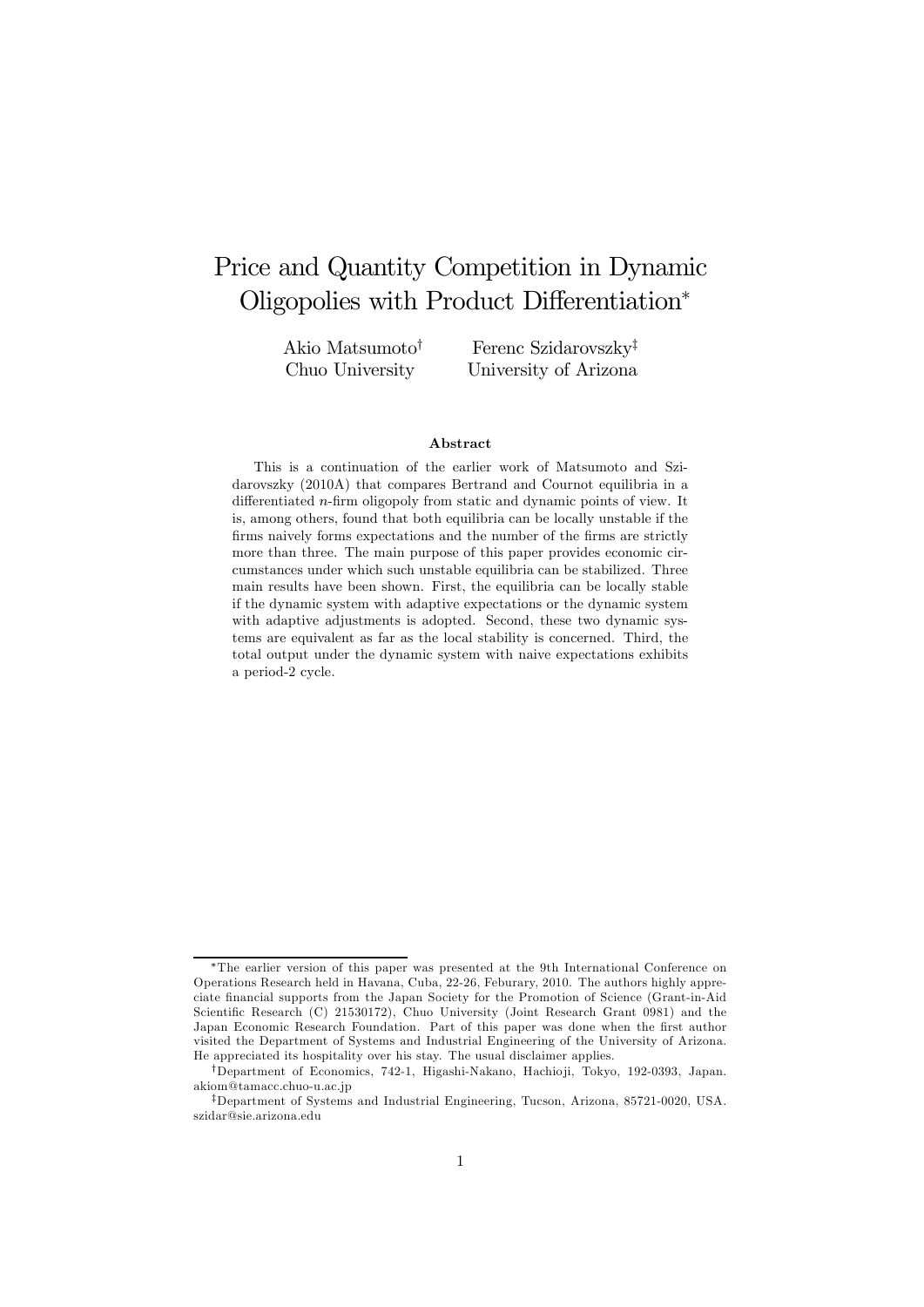## 1 Introduction

This is a continuation of the earlier work of Matsumoto and Szidarovszky (2010A) that compares Bertrand and Cournot equilibria in a differentiated nfirm oligopoly with linear demands and asymmetric constant marginal costs. In the literature of the Bertrand and Cournot competitions, there has been the conventional view that price competition is more competitive than quantity competition in a sense that the price-adjusting firm charges a lower price and produces more quantity of output than the quantity-adjusting firm. It has been challenged by a number of theoretical models under various conditions whether this view is true or not. Singh and Vives (1984) find that the view is true in a linear duopoly framework. Häckner  $(2000)$  reconsiders general *n*-firm oligopoly and points out that the results of Singh and Vives are sensitive to the duopoly assumption. These are static results. In the dynamic context of a  $n$ -firm oligopoly without product differentiation, Theocharis  $(1960)$  reminds us of the controversial result that the non-differentiated Cournot equilibrium is locally asymptotically stable under the naive adjustment process if and only if the number of firms is two. Matsumoto and Szidarovszky (2010A) analyze the general n-firm oligopoly model of Häckner, which is a direct extension of the duopoly model used by Singh and Vives. In particular, they address two issues: one is comparing the differentiated Bertrand and Cournot equilibria from the static point of view and the other is examining the stability of the equilibria. After deriving the optimal strategies of output, price and profit, they provide positive support for Theocharis' result however negative support for the conventional view on comparison between the two equilibria:

- (i) Bertrand and Cournot equilibria can be locally unstable when the number of the firms is strictly greater than three.
- (ii) The conventional view is not always true in the *n*-firm oligopoly.

Looking at these results from a dynamic point of view, it is clear that several important issues remain unsolved. The first issue relates to controlling unstable equilibria. In consequence of those two results (i) and (ii), it is probable that the conventional view does not hold and the one of the equilibria becomes locally unstable. Namely, the Bertrand price can be higher than the Cournot price while it is locally unstable or the Cournot output can be larger than the Bertrand output while it is locally unstable. In such cases comparing equilibria does not make any economic sense. Applying the results obtained in Matsumoto and Szidarovszky  $(2010B)$  in which a general *n*-firm oligopoly is examined with isoelastic price function and linear cost under Cournot competition, we will provide economic circumstances under which the unstable quantity and price dynamics can be stabilized. The second issue relates to global stability of a locally unstable equilibrium. Our main findings are the followings: it is possible to stabilize an equilibrium if some learning process is introduced and a locally unstable trajectory converges to a period-2 cycle if the non-negativity constraint is explicitly taken into account.

The paper is organized as follows. The next section introduces a linear n-firm oligopoly model with product differentiation and obtain the Cournot and Bertrand equilibria. Section 3 considers the control of unstable Cournot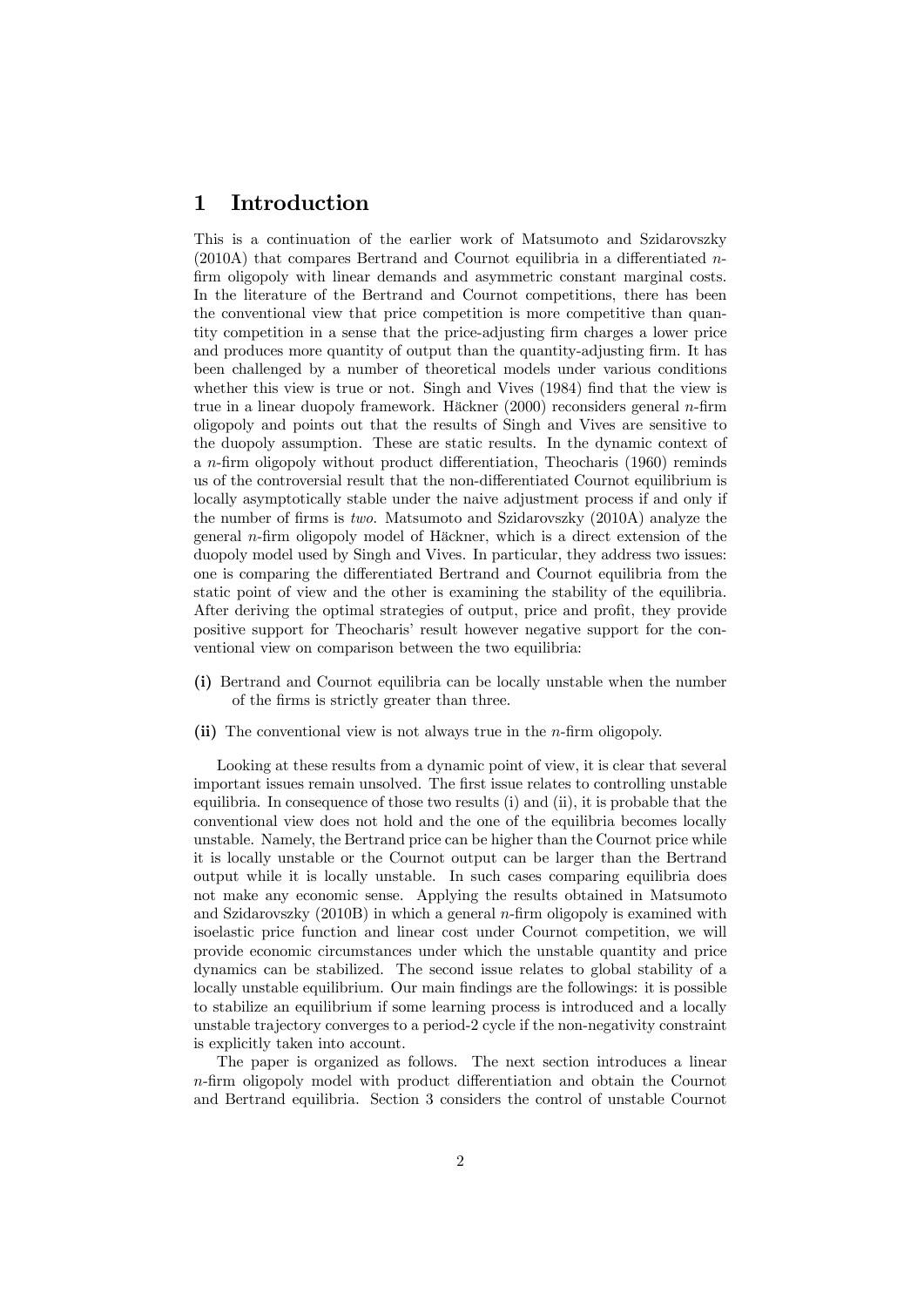and Bertrand dynamics with naive expectations through partial and adaptive adjustments. Section 4 concludes the paper.

## 2 n-Firm Oligopoly Model

We recapitulate the main structure of the general oligopoly model constructed in Matsumoto and Szidarovszky (2010A) and proceed to dynamic analysis. The linear inverse demand function or the price function of good  $k$  is given by

$$
p_k = \alpha_k - q_k - \gamma \sum_{\ell \neq k}^n q_\ell \text{ for } k = 1, 2, ..., n,
$$
 (1)

where  $q_k$  is quantity of good k,  $p_k$  is its price,  $\gamma$  measures the degree of differentiation between the goods and  $\alpha_k$  measures the quality of good  $k<sup>1</sup>$ . In this study, we assume that  $|\gamma| < 1$  and  $\gamma \neq 0$ , to confine our analysis to the case in which the goods are imperfect substitutes or complements and are not independent. Solving  $(1)$  for quantities yields the direct demand of good k,

$$
q_k = \frac{(1 + (n-2)\gamma)(\alpha_k - p_k) - \gamma \sum_{\ell \neq k}^n (\alpha_\ell - p_\ell)}{(1 - \gamma)(1 + (n-1)\gamma)}
$$
 for  $k = 1, 2, ..., n$ . (2)

It is linear in the other firms' prices and its price-independent demand is assumed to be positive, that is,  $(1 + (n-2)\gamma)\alpha_k - \gamma \sum_{\ell \neq k}^{n}$  $\alpha_{\ell} > 0$ . It is further assumed that there is no fixed cost and the cost function of firm  $k$  is linear. The marginal cost is denoted by  $c_k$ . To avoid negative optimal production, it is also assumed that  $\alpha_k - c_k$  is positive. We can call this difference net quality of good k.

In Cournot competition, firm  $k$  chooses a quantity of good  $k$  to maximize its profit  $\pi_k = (p_k - c_k)q_k$  subject to (1), taking the other firms' quantities given. Assuming an interior maximum and solving its first-order condition yield the best reply of firm  $k$ ,

$$
q_k = R_k^C \left(\sum_{\ell \neq k}^n q_\ell\right) \text{ for } k = 1, 2, ..., n.
$$

where

$$
R_k^C \left( \sum_{\ell \neq k}^n q_\ell \right) = \frac{\alpha_k - c_k}{2 - \gamma} - \frac{\gamma}{2} \sum_{\ell \neq k}^n q_\ell. \tag{3}
$$

$$
U = \sum_{i=1}^{n} \alpha_i q_i - \frac{1}{2} \left( \sum_{i=1}^{n} q_i^2 + 2\gamma \sum_{i=1}^{n} \sum_{j>i}^{n} q_i q_j \right) - \sum_{i=1}^{n} p_i q_i.
$$

Here  $\alpha_i$  can be considered to be a proxy for the quality of good k because an increase in  $\alpha_i$ positively affects the utitliy level.

<sup>&</sup>lt;sup>1</sup>The price function (1) can be derived as a solution of the utility maximization of the following form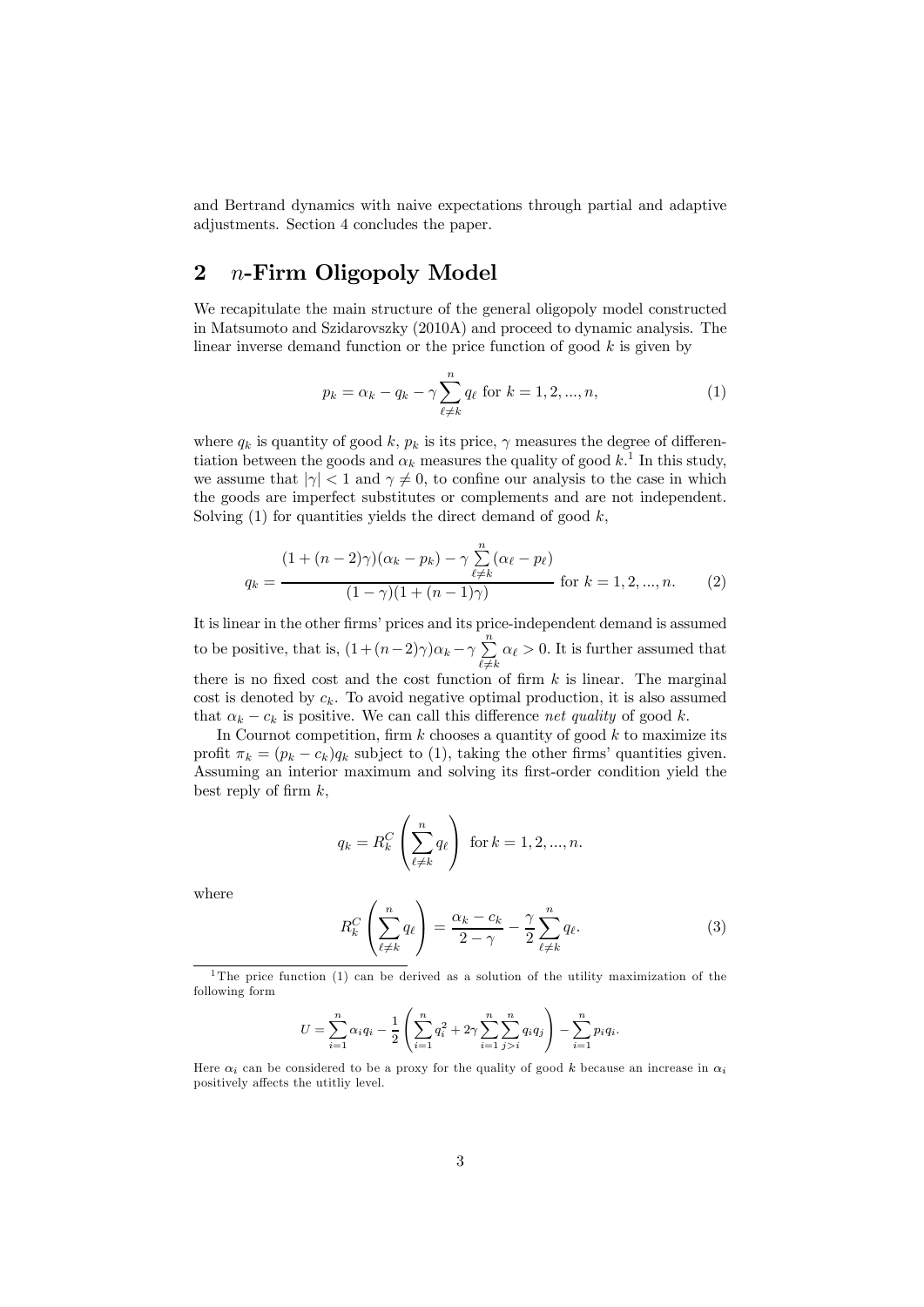It is easily checked that the second-order condition is certainly satisfied. The Cournot equilibrium output and price of firm  $k$  are

$$
q_k^C = \frac{\alpha_k - c_k}{2 - \gamma} - \frac{\gamma}{(2 - \gamma)(2 + (n - 1)\gamma)} \sum_{\ell=1}^n (\alpha_\ell - c_\ell)
$$
 (4)

and

$$
p_k^C = \frac{\alpha_k + c_k - \gamma c_k}{2 - \gamma} - \frac{\gamma}{(2 - \gamma)(2 + (n - 1)\gamma)} \sum_{\ell=1}^n (\alpha_\ell - c_\ell).
$$
 (5)

The superscript  $C^{\prime\prime}$  is attached to variables to indicate that they are evaluated at the Cournot equilibrium. Subtracting (4) from (5) yields  $p_k^C - c_k = q_k^C$  which is, then, substituted into the profit function to obtain the Cournot profit,

$$
\pi_k^C = \left(q_k^C\right)^2. \tag{6}
$$

In Bertrand competition, firm  $k$  chooses the price of good  $k$  to maximize the profit  $\pi_k = (p_k - c_k)q_k$  subject to (2), taking the other firms' prices given. Solving the first-order condition yields the best reply of firm  $k$ ,

$$
p_k = R_k^B \left( \sum_{\ell \neq k}^n p_\ell \right)
$$
, for  $k = 1, 2, ..., n$ ,

where

$$
R_k^B\left(\sum_{\ell\neq k}^n p_\ell\right) = \frac{\alpha_k + c_k}{2} - \frac{\gamma}{2[1 + (n-2)\gamma]} \sum_{\ell\neq k}^n (\alpha_\ell - p_\ell). \tag{7}
$$

The second-order condition

$$
\frac{\partial^2 \pi_k}{\partial p_k^2} = -\frac{1 + (n-2)\gamma}{(1-\gamma)(1 + (n-1)\gamma)} < 0,
$$

for an interior optimum solution is definitely satisfied for  $\gamma > 0$ . However the sign of the second derivative is ambiguous when  $\gamma < 0$ . This gives rise to make the following assumption:

**Assumption 1**  $1 + (n - 1)\gamma > 0$  when  $\gamma < 0$ .

The Bertrand equilibrium price and output of firm  $k$  are given by

$$
p_k^B = \frac{(2+(n-3)\gamma)[(1+(n-1)\gamma)(\alpha_k+c_k)-\gamma c_k]-\gamma(1+(n-2)\gamma)}{(2+(2n-3)\gamma)(2+(n-3)\gamma)} \sum_{\ell=1}^n (\alpha_\ell-c_\ell)
$$
(8)

and

$$
q_k^B = \frac{1 + (n-2)\gamma}{(1-\gamma)(1 + (n-1)\gamma)} (p_k^B - c_k)
$$
\n(9)

implying that

$$
p_k^B - c_k = \frac{(2 + (n-3)\gamma)(1 + (n-1)\gamma)(\alpha_k - c_k) - \gamma(1 + (n-2)\gamma)\sum_{\ell=1}^n (\alpha_\ell - c_\ell)}{(2 + (2n-3)\gamma)(2 + (n-3)\gamma)}.
$$
(10)

The superscript  $B$ " is attached to variables to indicate that they are computed at the Bertrand equilibrium. Due to  $(9)$ , the Bertrand profit of firm k is given as

$$
\pi_k^B = \frac{(1 - \gamma)(1 + (n - 1)\gamma)}{1 + (n - 2)\gamma} (q_k^B)^2.
$$
\n(11)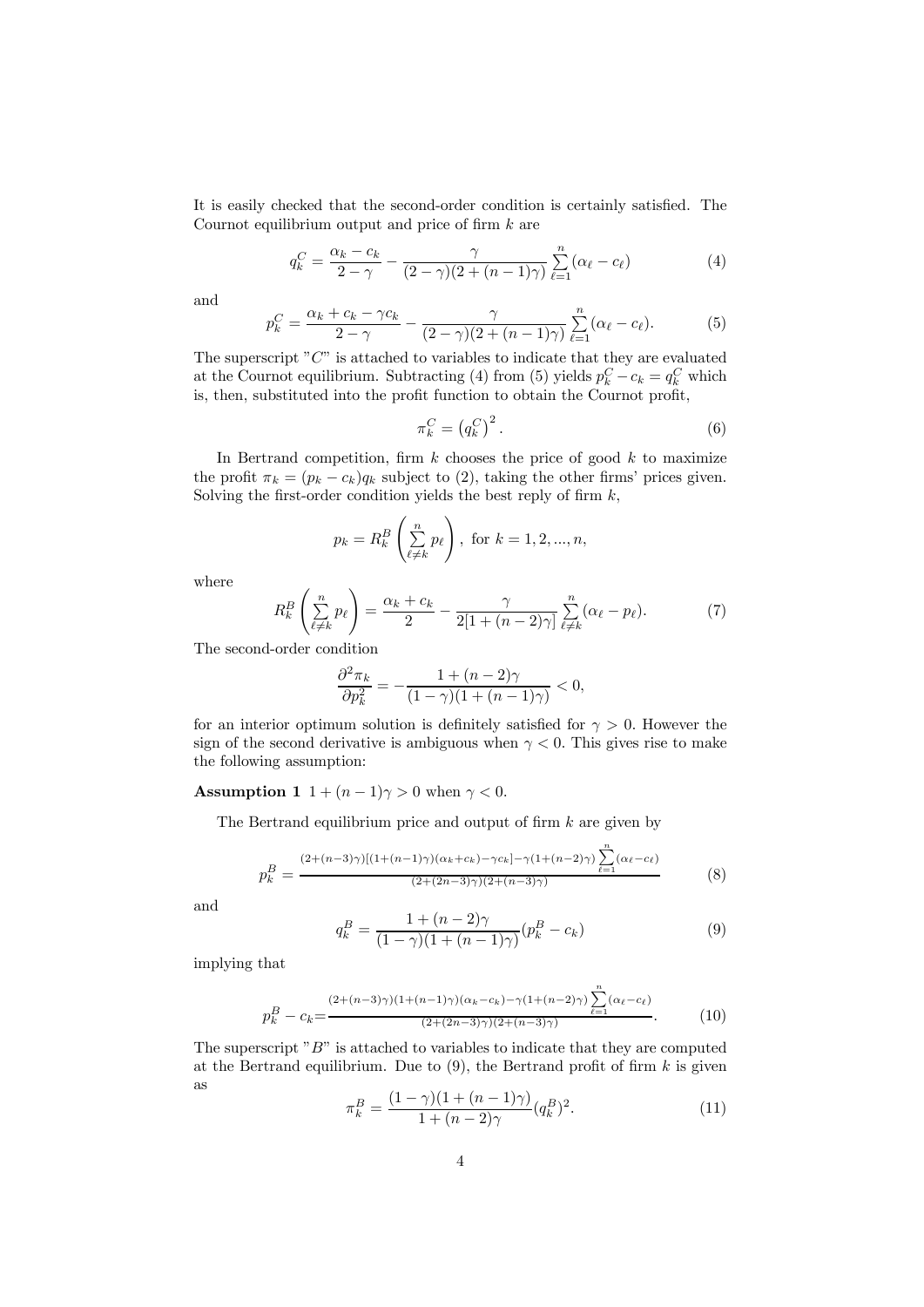The price, quantity and profit comparisons are summarized in Table 1, which were shown earlier by Matsumoto and Szidarovszky (2010A). Let  $\beta_k$  denote the ratio of the average difference net quality of all firms over the net quality of firm  $k,$ 

$$
\beta_k = \frac{\frac{1}{n} \sum_{\ell=1}^n (\alpha_\ell - c_\ell)}{\alpha_k - c_k}.
$$

Firm k is called higher- or lower-qualified according to  $\beta_k$  is greater or less than unity. The results with  $\sqrt[m]{s}$  are newly obtained. Accordingly, it can be observed that as far as the outputs and the prices are concerned, higherqualified Cournot firms charge higher prices and produces less outputs than higher-qualified Bertrand firms regardless of whether the goods are substitutes or complements. It is also observed that profitability of these firms are ambiguous. On the other hand, when the firms are lower-qualified, then the Cournot profit is larger than the Bertrand profit when the goods are substitutes and the inequality is reversed when the goods are complements. The same results holds in the duopoly framework. However the conventional view does not necessarily hold in *n*-firm oligopolies.

|                                     | Substitutes ( $\gamma > 0$ )                                 | Complements ( $\gamma$ < 0)                                  |
|-------------------------------------|--------------------------------------------------------------|--------------------------------------------------------------|
| Higher-qualified<br>$(\beta_k < 1)$ | $p_k^C > p_k^B$<br>$q_k^C < q_k^B$<br>$\pi_k^C \leq \pi_k^B$ | $p_k^C > p_k^B$<br>$q_k^C < q_k^B$<br>$\pi_k^C \leq \pi_k^B$ |
| Lower-qualified<br>$(\beta_k > 1)$  | $p_k^C > p_k^B$<br>$q_k^C \leq q_k^B$<br>$\pi_k^C > \pi_k^B$ | $p_k^C \leq p_k^B$<br>$q_k^C < q_k^B$<br>$\pi_k^C < \pi_k^B$ |

Table 1. Comparison of Cournot and Bertrand strategies

## 3 Dynamic Adjustment Processes

In addition to the results summarized in Table 1, it is also demonstrated in Matsumoto and Szidarovszky (2010A), and will be reviewed shortly, that under the native expectation scheme, the Cournot output can be locally unstable when the goods are substitutes while the Bertrand price can be locally unstable when the goods are complements. In consequence, we naturally raise two questions:

- (1) Are there any other expectation schemes under which the Cournot and Bertrand equilibria are stable?
- (2) Where does an unstable trajectory of output or price go when it starts in a neighborhood of a locally unstable equilibrium?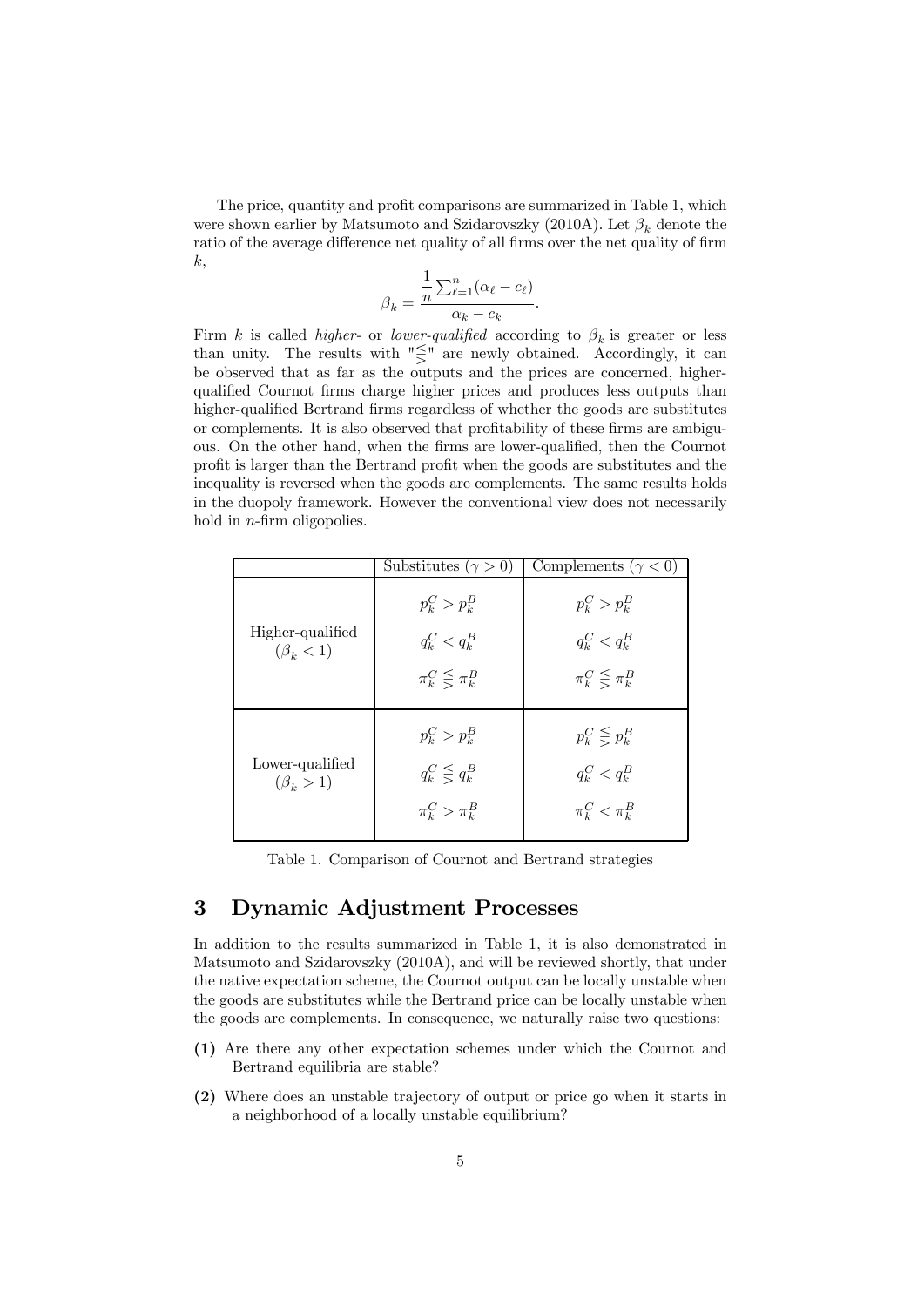We introduce two expectation schemes: partial adjustment towards best response with naive expectations and the best reply dynamics with adaptive expectation. Then we answer the first question by finding that the smaller values of the adjustment coefficients stabilize the otherwise unstable equilibrium. Concerning the second question, global dynamics of locally unstable Cournot equilibria is examined and the existence of a period-2 cycle is shown. The quantity-adjusting system is examined in Section 3-1 and the price-adjusting system is discussed in Section 3-2.

#### 3.1 Cournot Dynamics

#### 3.1.1 Local Adjustment

We turn our attention to the adjustment process and assume that in period  $t + 1$ , each firm expects the total output of the rest of the industry and changes its output level to the best response accordingly. This process can be written as

$$
q_k(t+1) = R_k^C(Q_k^E(t+1))
$$

where  $Q_k^E(t+1)$  is the expected output of firm k. The adjustment process depends on how the firms form their expectations. If firm  $k$  has naive belief that the other firms' output will remain unchanged, then the expected output is determined by

$$
Q_k^E(t+1) = \sum_{\ell \neq k}^n q_\ell(t).
$$

This formation is called the naive expectation. So we call the dynamic adjustment process based on this most simple expectation formation the best reply dynamics with naive expectations that will be associated to naive dynamics

$$
q_k(t+1) = R_k^C \left( \sum_{\ell \neq k}^n q_\ell(t) \right), \ k = 1, 2, ..., n. \tag{12}
$$

According to naive dynamics, firm k immediately jumps to its best reply level. However, concerning changes of the output levels of any firm in most industries, it is clear that the changes require time, new employments, purchase of new machinery, etc. Therefore there are a lot of circumstances in which output changes are made gradually. It may be plausible under such a circumstance that the firms adjust their previous output levels in the direction towards the optimal levels in the next period. If the new output level is a weighted average of the current output and the naively-determined optimal output, then the resulting adjustment process is called partial adjustment towards the best reply with naive expectations that will be abbreviated as *partial dynamics*. Firm  $k$ gradually moves into the direction towards its profit maximizing output. This process is described by the following n-dimensional dynamic system:

$$
q_k(t+1) = (1 - \mu_k)q_k(t) + \mu_k R_k^C \left(\sum_{\ell \neq k} q_\ell(t)\right), \ k = 1, 2, ..., n. \tag{13}
$$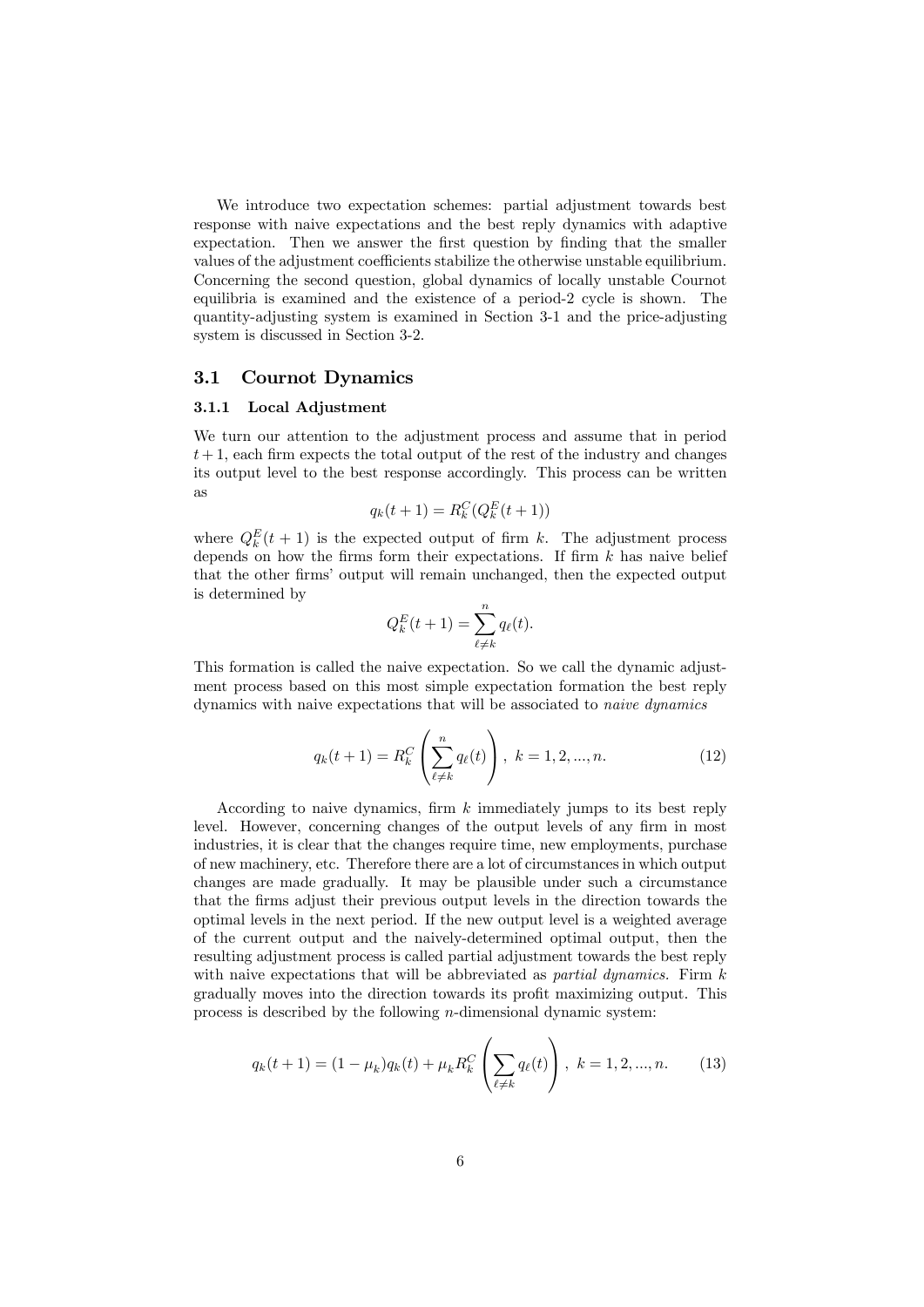where  $\mu_k \in (0, 1]$  is the adjustment coefficient. The Jacobian of this system has the form

$$
\mathbf{J}_C = \begin{pmatrix} 1 - \mu_1 & \theta_1^C \mu_1 & \cdots & \theta_1^C \mu_1 \\ \theta_2^C \mu_2 & 1 - \mu_2 & \cdots & \theta_2^C \mu_2 \\ \vdots & \vdots & \ddots & \vdots \\ \theta_n^C \mu_n & \theta_n^C \mu_n & \cdots & 1 - \mu_n \end{pmatrix}
$$

$$
\theta_1^C = \frac{\partial R_k^C}{\partial \theta_k^C} = -\frac{\gamma}{\sqrt{\pi \mu_1^C}}
$$

where

$$
\theta_k^C = \frac{\partial R_k^C}{\partial q_\ell} = -\frac{\gamma}{2}.
$$

Notice that in the case of  $\mu_k = 1$  for all k, partial dynamics reduces to naive dynamics and firm  $k$  reaches its profit maximizing output. The corresponding characteristic equation reads

$$
\det(\mathbf{J}_C - \lambda \mathbf{I}) = (-1)^n \left(\lambda - \frac{\gamma}{2}\right)^{n-1} \left(\lambda + \frac{(n-1)\gamma}{2}\right) = 0
$$

which implies that there are  $n - 1$  identical eigenvalues and one different eigenvalue. Since  $|\gamma|$  < 1 is assumed, it is apparent that the naive dynamics are locally asymptotically stable if  $\left| \lambda_n^C \right| < 1$  where

$$
\lambda_n^C = -\frac{(n-1)\gamma}{2}.
$$

Under Assumption 1,  $\left|\lambda_n^C\right| < 1$  always if  $\gamma < 0$ . On the other hand, the following results are obtained when  $\gamma > 0$ :

$$
\left|\lambda_2^C\right| = \left|-\frac{\gamma}{2}\right| < 1 \text{ for } n = 2, \ \left|\lambda_3^C\right| = \left|-\gamma\right| < 1 \text{ for } n = 3
$$

and solving  $\lambda_n^C = -1$  yields the stability condition of the Cournot output for  $n > 3$ ,

$$
n<1+\frac{\gamma}{2}.
$$

Hence we have the benchmark result concerning the local dynamics of the Cournot output<sup>2</sup>:

Theorem 1 Under Assumption 1, the best reply dynamics of the Cournot output with naive expectations is locally asymptotically stable if the goods are complements(i.e.,  $\gamma$  < 0) while the local stability can be lost if the goods are substitutes(i.e.,  $\gamma > 0$ ) and the number of the firms are strictly greater than three.

We now turn our attention to the case of  $\mu_k < 1$ . Notice that

$$
\bm{J}_C=\bm{D}+\bm{a}\bm{b}^T
$$

<sup>2</sup>This is essentially the same as Theorem 1 of Matsumoto and Szidarovszky (2010A).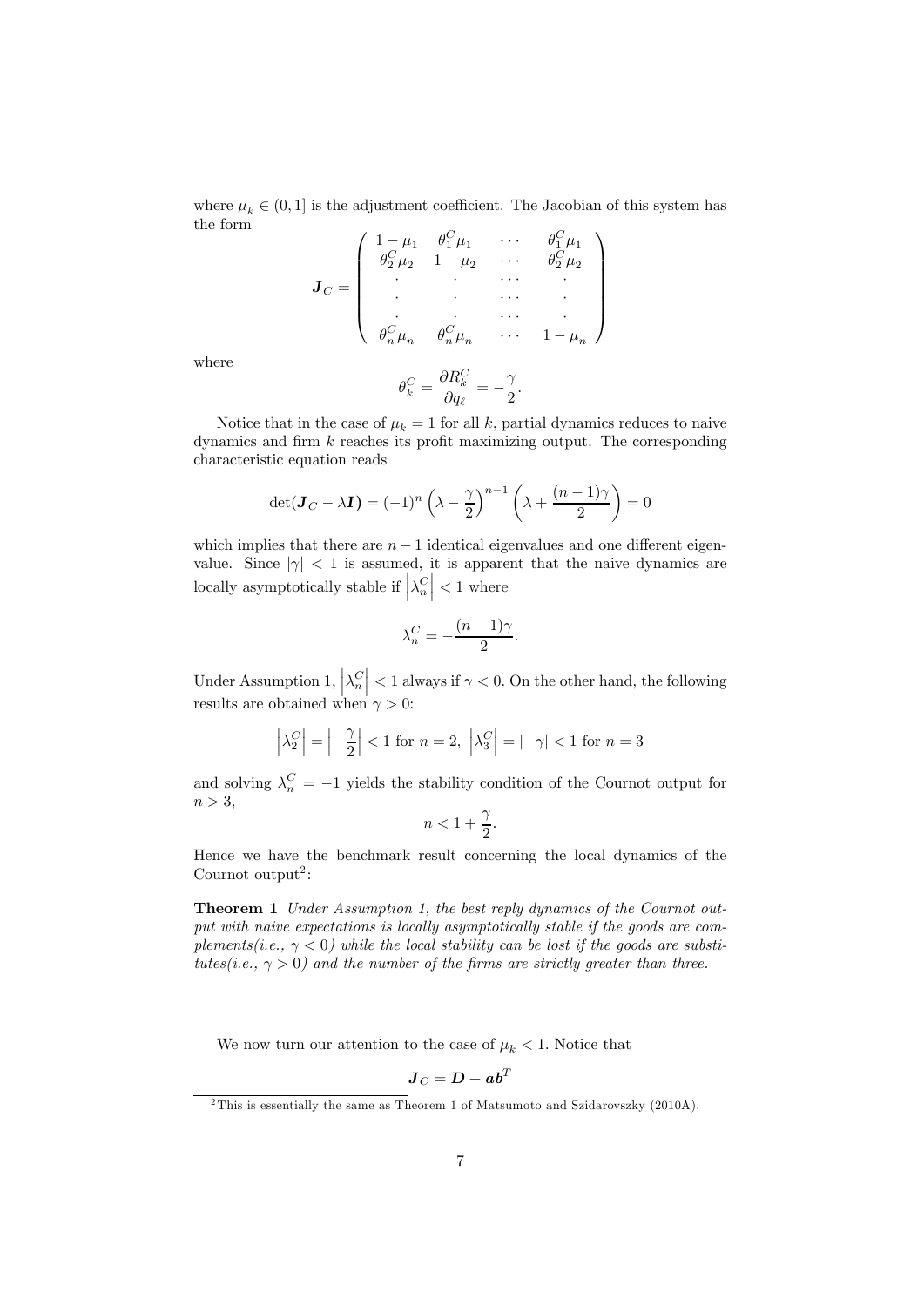with

$$
\mathbf{a}^T = (\mu_1, \mu_2, ..., \mu_n), \mathbf{b}^T = \left(-\frac{\gamma}{2}, -\frac{\gamma}{2}, ..., -\frac{\gamma}{2}\right)
$$

and

$$
\mathbf{D} = diag\left(1 - \mu_1\left(1 - \frac{\gamma}{2}\right), 1 - \mu_2\left(1 - \frac{\gamma}{2}\right), ..., 1 - \mu_n\left(1 - \frac{\gamma}{2}\right)\right)
$$

The characteristic polynomial of  $J_C$  can be decomposed by using the simple fact that if  $x, y \in \mathbb{R}^n$ , then

$$
\det\left(\mathbf{I} + \mathbf{x}\mathbf{y}^T\right) = 1 + \mathbf{y}^T \mathbf{x} \tag{14}
$$

where  $\bf{I}$  is the  $n \times n$  identity matrix. We can rewrite the determinant as

$$
\begin{array}{ll} \displaystyle \det(\bm{J}_C - \lambda \bm{I}) & = \displaystyle \det\left(\bm{D} + \bm{a}\bm{b}^T - \lambda \bm{I}\right) \\ \\ \displaystyle & = \displaystyle \det(\bm{D} - \lambda \bm{I}) \det\left(\bm{I} + (\bm{D} - \lambda \bm{I})^{-1} \bm{a}\bm{b}^T\right). \end{array}
$$

The first determinant is diagonal, the second has the special structure of (14) with  $x = (D - \lambda I)^{-1}a$  and  $y = b$ . Identity (14) gives the characteristic equation of  $\boldsymbol{J}_C$  as

$$
\prod_{k=1}^{n} \left( 1 - \mu_k (1 - \frac{\gamma}{2}) - \lambda \right) \left[ 1 + \sum_{k=1}^{n} \frac{\mu_k (-\gamma/2)}{1 - \mu_k (1 - \gamma/2) - \lambda} \right] = 0. \tag{15}
$$

The roots of the first factor are  $1 - \mu_k(1 - \frac{\gamma}{2})$  which are inside the unit circle if and only if their absolute values are less than unity. Direct calculations show that it is the case if and only if

$$
\mu_k(2-\gamma) < 4.
$$

The other eigenvalues are the roots of equation

$$
g(\lambda) = 1 + \sum_{k=1}^{n} \frac{\mu_k(-\gamma/2)}{1 - \mu_k(1 - \gamma/2) - \lambda} = 0
$$

with

$$
\lim_{\lambda \to \pm \infty} g(\lambda) = 1, \quad \lim_{\lambda \to 1 - \mu_k(1 - \gamma/2) \pm 0} g(\lambda) = \pm \infty
$$

and

$$
g'(\lambda) = \sum_{k=1}^{n} \frac{\mu_k(-\gamma/2)}{(1 - \mu_k(1 - \gamma/2) - \lambda)^2} < 0.
$$

All eigenvalues are inside the unit circle if and only if  $g(-1) > 0$  which can be rewritten as  $\overline{v}$ 

$$
\sum_{k=1}^{n} \frac{\gamma \mu_k}{4 - \mu_k (2 - \gamma)} < 1.
$$

In summary, we can present conditions for the local asymptotic stability of the partial dynamics  $(13).<sup>3</sup>$ 

<sup>&</sup>lt;sup>3</sup>This is a modifed version of the first half of Theorem 2.1 in Bischi et al. (2010).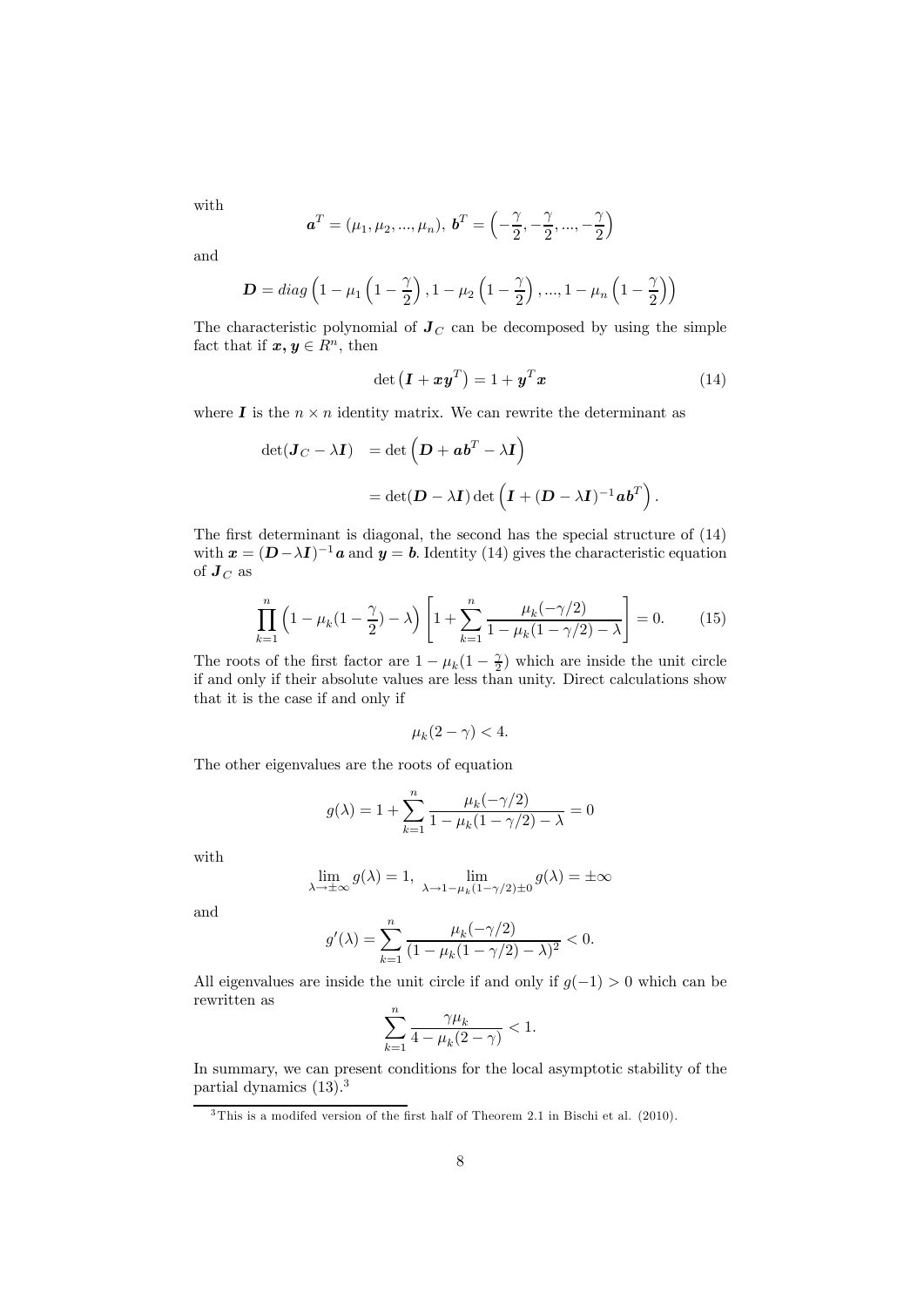**Theorem 2** The Cournot output is locally asymptotically stable if for all  $k$ ,

$$
\mu_k(2-\gamma) < 4
$$

and

$$
\sum_{k=1}^{n} \frac{\gamma \mu_k}{4 - \mu_k (2 - \gamma)} < 1.
$$

Let us now shift the emphasis of the stability analysis to two special cases. Consider first the case when the firms select identical adjustment coefficients (i.e.,  $\mu_k = \mu$  for all k). The two conditions of Theorem 2 reduce, respectively, to

$$
\mu(2-\gamma) < 4
$$
 and  $\mu(2+(n-1)\gamma) < 4$ 

where the first inequality always holds for any  $\gamma \in (0, 1)$  and  $\mu \in (0, 1]$ . The corresponding characteristic equation can be written in the form

$$
\left(1 - \mu(1 - \frac{\gamma}{2}) - \lambda\right)^n \left(1 + \frac{n\mu(-\gamma/2)}{1 - \mu(1 - \gamma/2) - \lambda}\right) = 0.
$$

Assuming that the first  $n - 1$  eigenvalue are the same, we conclude that

$$
\tilde{\lambda}_i^C = 1 - \mu(1 - \frac{\gamma}{2})
$$
 for  $i = 1, 2, ..., n - 1$ 

which is less than unity and positive if  $\mu(2-\gamma) < 4$ , that is, if the first condition of Theorem 2 is fulfilled. Making the second factor of the characteristic equation equal to zero and solving it for  $\lambda$  yield the remaining eigenvalue of  $J_C$  with  $\mu_k = \mu$  for all k as

$$
\tilde{\lambda}_n^C = 1 - \mu \left( 1 + (n-1) \frac{\gamma}{2} \right).
$$

This is less than unity in absolute value if  $\mu(2 + (n-1)\gamma) < 4$ , that is, if the second condition of Theorem 2 is fulfilled.

We can represent the second stability condition graphically. Given  $\mu$ , the  $\mu(2 + (n-1)\gamma) = 4$  locus is a partition line dividing the positive  $(\gamma, n)$  plane into two parts; the stable region with  $\mu(2 + (n-1)\gamma) < 4$  below the line and the unstable region with  $\mu(2 + (n-1)\gamma) > 4$  above. In Figure 1 in which the red-hyperbola is the  $(n-1)\gamma = 2$  locus (i.e., the partition line with  $\mu = 1$ ), the Cournot output is locally stable in the light-gray region and unstable in the darker-gray region under the naive dynamics, as Theorem 1 indicates. Three dotted loci are associated with three different values of  $\mu$  and the boundaries between the stable and instable regions. It can be seen that the boundary shifts upward as the value of  $\mu$  decreases. This means that the stability region of  $\tilde{\lambda}_n^C$ enlarges as  $\mu$  decreases to zero from unity. Any unstable Cournot output under naive dynamics can be stabilized with partial dynamics by selecting sufficiently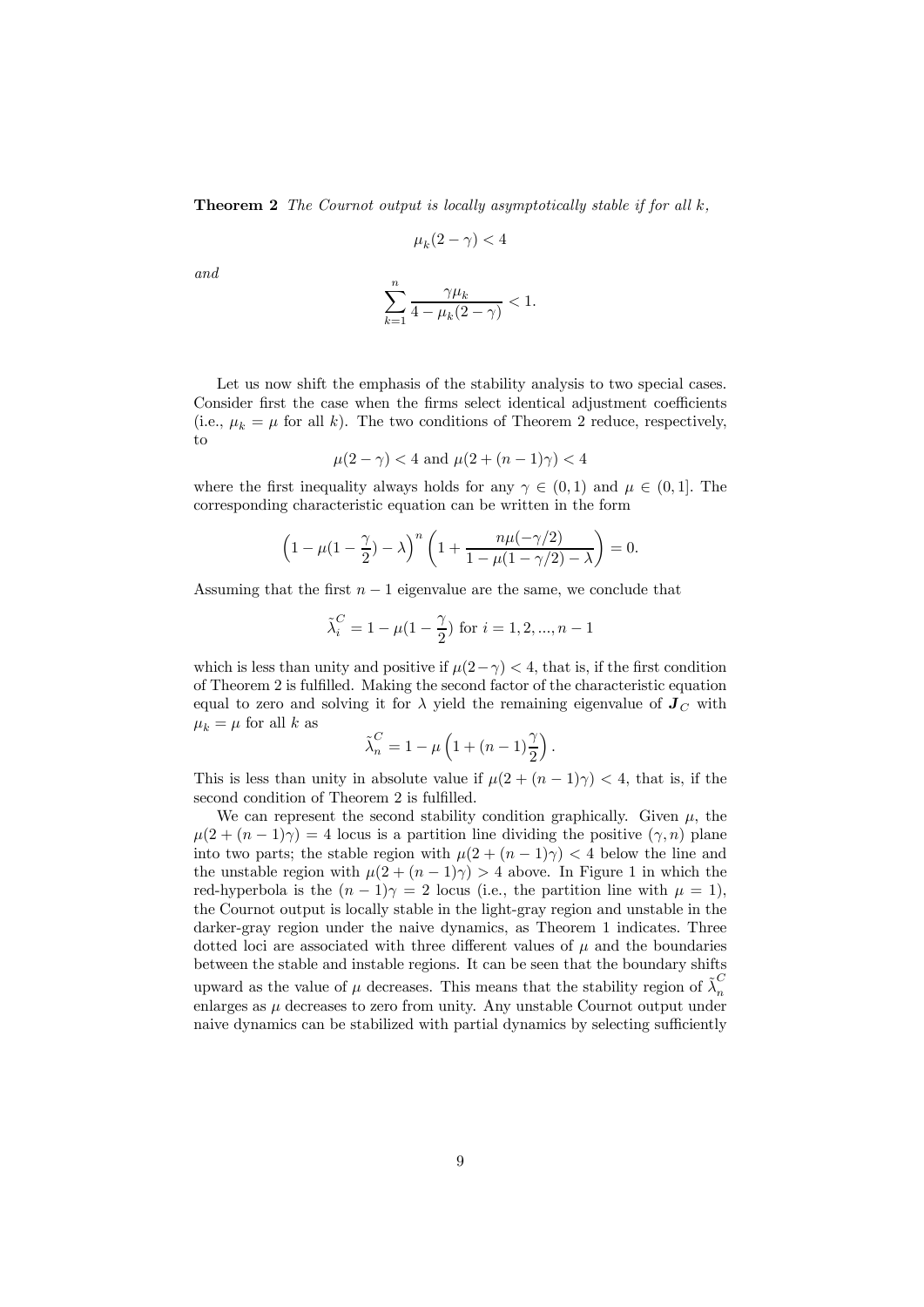small values of  $\mu$ .



Figure 1 Enlargment of the stable region

Consider next a numerically-specified case with different values of  $\mu_k$ . Let us consider the set of parameters  $n = 4$ ,  $\mu_1 = 0.6$ ,  $\mu_2 = 0.5$ ,  $\mu_3 = 0.3$ ,  $\mu_4 = 0.2$ , and  $\gamma = 0.8$ <sup>4</sup> The corresponding characteristic equation has the form

$$
\prod_{k=1}^{4} \left( 1 - \mu_k (1 - \frac{\gamma}{2}) - \lambda \right) \left[ 1 + \sum_{k=1}^{4} \frac{\mu_k (-\gamma/2)}{1 - \mu_k (1 - \gamma/2) - \lambda} \right] = 0
$$

and the different  $\mu_k$ s indicate that  $1 - \mu_k(1 - \frac{\gamma}{2})$  is not an eigenvalue of  $\mathbf{J}_C$ . All eigenvalues are the roots of equation  $g(\lambda)=0$  with  $n = 4$ . Solving it yields four distinctive real roots,

$$
\tilde{\lambda}_1^C \simeq 0.07
$$
,  $\tilde{\lambda}_2^C \simeq 0.67$ ,  $\tilde{\lambda}_3^C \simeq 0.79$  and  $\tilde{\lambda}_4^C \simeq 0.87$ ,

all of which are positive and less than unity. Hence the Cournot output is locally asymptotically stable under the partial dynamics.

Although the calculations are done with Mathematica (version 7), the roots are graphically obtained and confirmed to be less than unity in absolute value as follows. In Figure 2, the graph of  $g(\lambda)$  is illustrated. Since  $1 > \mu_1 > \mu_2 >$  $\mu_3 > \mu_4 > 0$  and  $0 < \mu_i(1-\gamma/2) < 1$ , the four dotted vertical lines pass through each of the points,  $1-\mu_i(1-\gamma/2)$  for  $i=1,2,3,4$ . As we have already seen that

$$
\lim_{\lambda \to \pm \infty} g(\lambda) = 1, \quad \lim_{\lambda \to 1 - \mu_i(1 - \gamma/2) \pm 0} g(\lambda) = \pm \infty \text{ and } g'(\lambda) < 0
$$

which imply that some parts of the graph of  $g(\lambda)$  are located between the dotted lines and cross the horizontal axis. Three of the four roots are found and depicted as the red points in the interval between the smallest  $1 - \mu_1(1 - \gamma/2)$  and the largest  $1 - \mu_4(1 - \gamma/2)$ . Furthermore

$$
-1 < 1 - \mu_1 (1 - \gamma/2)(= 0.64) \text{ and } g(-1) \simeq 0.63 > 0
$$

implying that the first root, the most left red dot, found to be less than unity in absolute value, in particular it is about 0.07 in this case. It is thus confirmed

<sup>4</sup>Theorem 1 implies that 4 is the minimum integer number of the firms when the Cournot output is locally unstable under naive dynamics.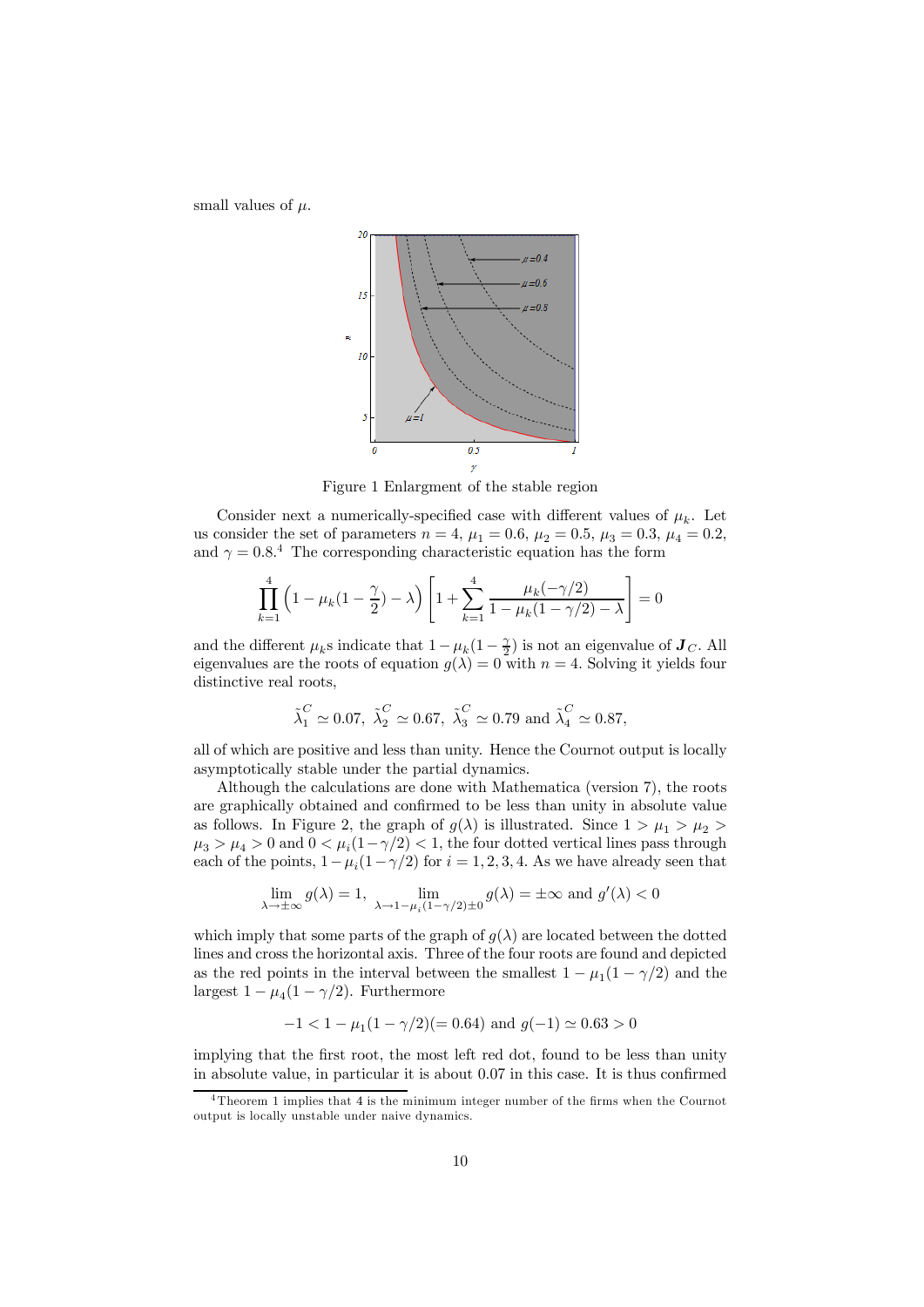that all roots are real and inside the unit interval. Therefore the Cournot output is locally asymptotically stable under partial dynamics. Notice that the same Cournot output is locally unstable under the naive dynamics because  $\lambda_4^C = -6/5.$ 



Figure 2 Graph of  $g(\lambda)$  with  $n = 4$ 

#### 3.1.2 Global Adjustment

We are interested in global dynamics when the Cournot output is locally unstable. For the sake of simplicity, we focus on naive dynamics. Summing both sides of  $(12)$  over all values of k and taking into account the non-negativity of the total output yield the piecewise linear dynamic equation of the total output,  $Q = \sum_{\ell=1}^{n} q_{\ell}$ , as

$$
Q(t+1) = \begin{cases} \frac{n(\bar{\alpha} - \bar{c})}{2} - \frac{\gamma(n-1)}{2}Q(t) & \text{if } Q(t) < Q_0, \\ 0 & \text{otherwise.} \end{cases}
$$
(16)

where  $Q_0$  is the threshold value of the total output for which the first case of (16) generates zero output in the next period,

$$
Q_0 = \frac{n(\bar{\alpha} - \bar{c})}{(n-1)\gamma}
$$

and  $\bar{\alpha}$  and  $\bar{c}$  are the averages of  $\alpha_i$  and  $c_i$  defined by

$$
\bar{\alpha} = \frac{1}{n} \sum_{\ell=1}^{n} \alpha_{\ell}
$$
 and  $\bar{c} = \frac{1}{n} \sum_{\ell=1}^{n} c_{\ell}$ .

A fixed point of (16) is

$$
Q_C = \frac{n(\bar{\alpha} - \bar{c})}{2 + (n - 1)\gamma}
$$

and it is locally stable if the slope of the first linear equation of (16) is less than unity in absolute value. When  $\gamma < 0$ ,  $Q_C$  is always stable in the region where Bertrand competition is feasible.<sup>5</sup> On the other hand, when  $\gamma > 0$ ,  $Q_C$ 

$$
0<-\frac{\gamma(n-1)}{2}<\frac{1}{2}.
$$

<sup>5</sup>Assumption 1 implies that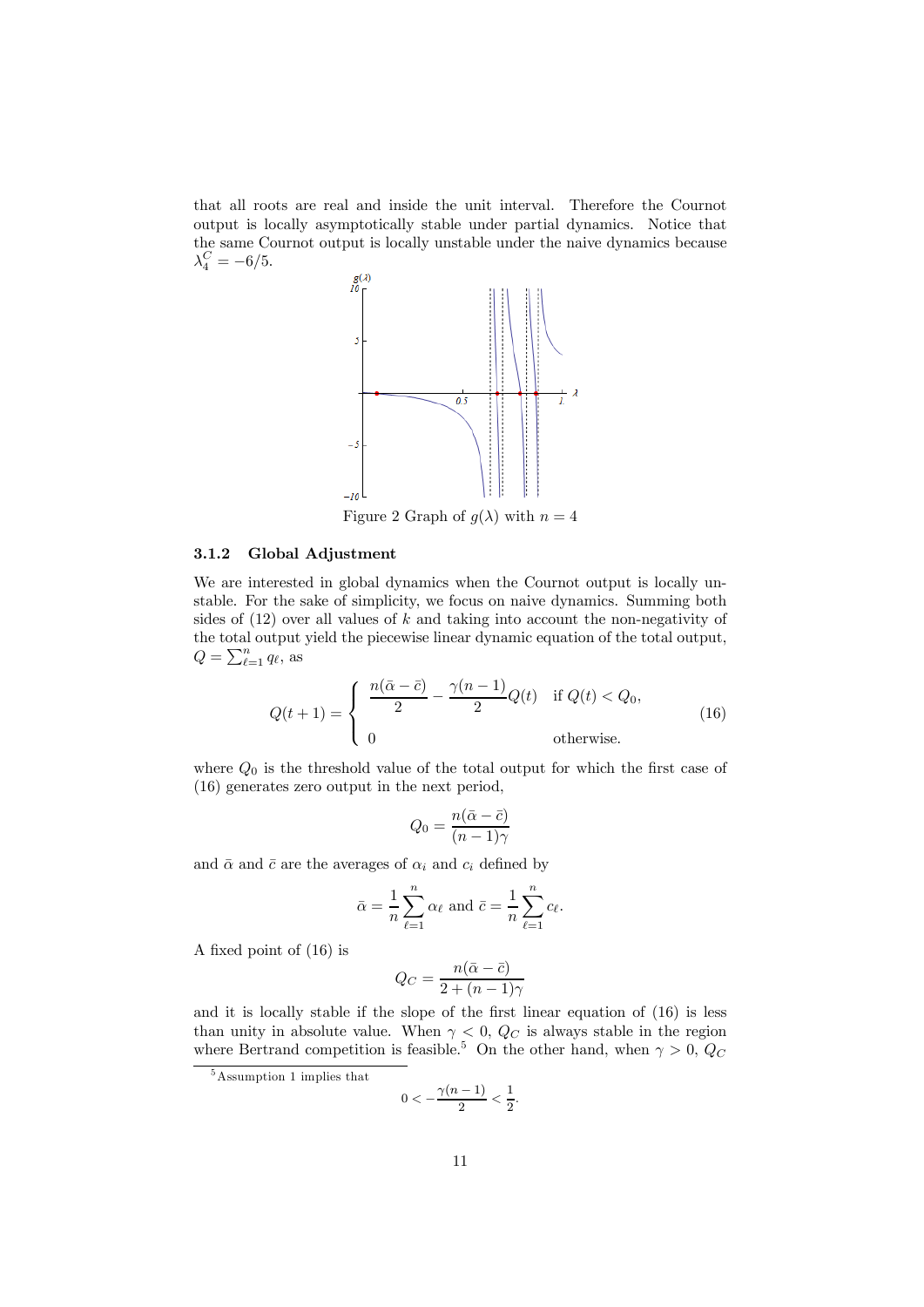can lose its stability. Hence we draw attention to the global dynamics of the locally unstable Cournot equilibrium of the total output by making the following assumption:

# Assumption 2.  $\frac{\gamma(n-1)}{2} > 1$ .

Following Puu (2006), we can derive an asymptotic dynamic process of the individual output associated with changes of the total output. In particular, using (12), we first form an output difference dynamics by subtracting the dynamic equation of firm k from that of firm  $\ell$ .

$$
q_{\ell}(t+1) - q_{k}(t+1) = \frac{(\alpha_{\ell} - c_{\ell}) - (\alpha_{k} - c_{k})}{2} - \frac{\gamma}{2} (q_{\ell}(t) - q_{k}(t)).
$$

Given  $0 < \gamma < 1$ , the sequences of these differences are convergent, and the output difference eventually approaches a fixed quantity. After any transient has been passed, the equation can be rewritten as

$$
q_{\ell}(t) = q_k(t) + \frac{(\alpha_{\ell} - c_{\ell}) - (\alpha_k - c_k)}{2 - \gamma}.
$$

Summing this equation over all values of  $\ell$  and solving the resultant equation for  $q_k(t)$  gives the output dynamic equation of firm k depending on the total output as follows:

$$
q_k(t) = \frac{Q(t)}{n} - \frac{(\bar{\alpha} - \bar{c}) - (\alpha_k - c_k)}{2 - \gamma}.
$$
 (17)

Substituting the last equation into the price function (1) yields the price dynamic equation associated with the total output,

$$
p_k(t) = -\frac{1 + (n-1)\gamma}{n}Q(t) + \frac{\alpha_k(2-\gamma) - (1-\gamma)[(\alpha_k - c_k) - (\bar{\alpha} - \bar{c})]}{2-\gamma}.
$$
 (18)

It is clear that individual dynamics of  $q_k(t)$  and  $p_k(t)$  are synchronized with dynamics of the total output  $Q(t)$ . It, therefore, suffices for our purpose to confine attention to global dynamics of the total output.

Regardless of a choice of an initial point, the divergent quantity-adjustment process (16) with Assumption 2 sooner or later generates  $Q(t-1) > Q_0$  at period  $t - 1$ . However the non-negativity constraint prevents the output in the next period from being negative and thus the total output is replaced with zero output.<sup>6</sup> Substituting  $Q(t)=0$  into the dynamic equation (16) gives the total output at period  $t + 1$ ,

$$
Q(t+1) = \frac{n(\bar{\alpha} - \bar{c})}{2} > 0
$$

so  $q_k(t+1) \geq 0$ .<sup>7</sup> Substituting  $Q(t+1)$  into the first equation of (16) yields the total output at period  $t + 2$ ,

$$
Q(t+2) = \frac{n(\bar{\alpha} - \bar{c})}{2} \left(1 - \frac{\gamma(n-1)}{2}\right) < 0,
$$

<sup>6</sup> Since  $q_k(t)$  cannot be negative,  $Q(t) = 0$  implies  $q_k(t) = 0$  for all k. <sup>7</sup>Given  $Q(t + 1)$ , equation (17) determines the output of firm k as

$$
Q(t+1), \text{ equation (17) determines the output of firm } k \text{ as}
$$

$$
\frac{2(\alpha_k - c_k) - \gamma(\bar{\alpha} - \bar{c})}{2(2-\gamma)} = \frac{(\alpha_k - c_k)(2-\gamma\beta_k)}{2(2-\gamma)}.
$$

Notice that  $2 > \gamma \beta_k$  is necessary to have non-negative individual output.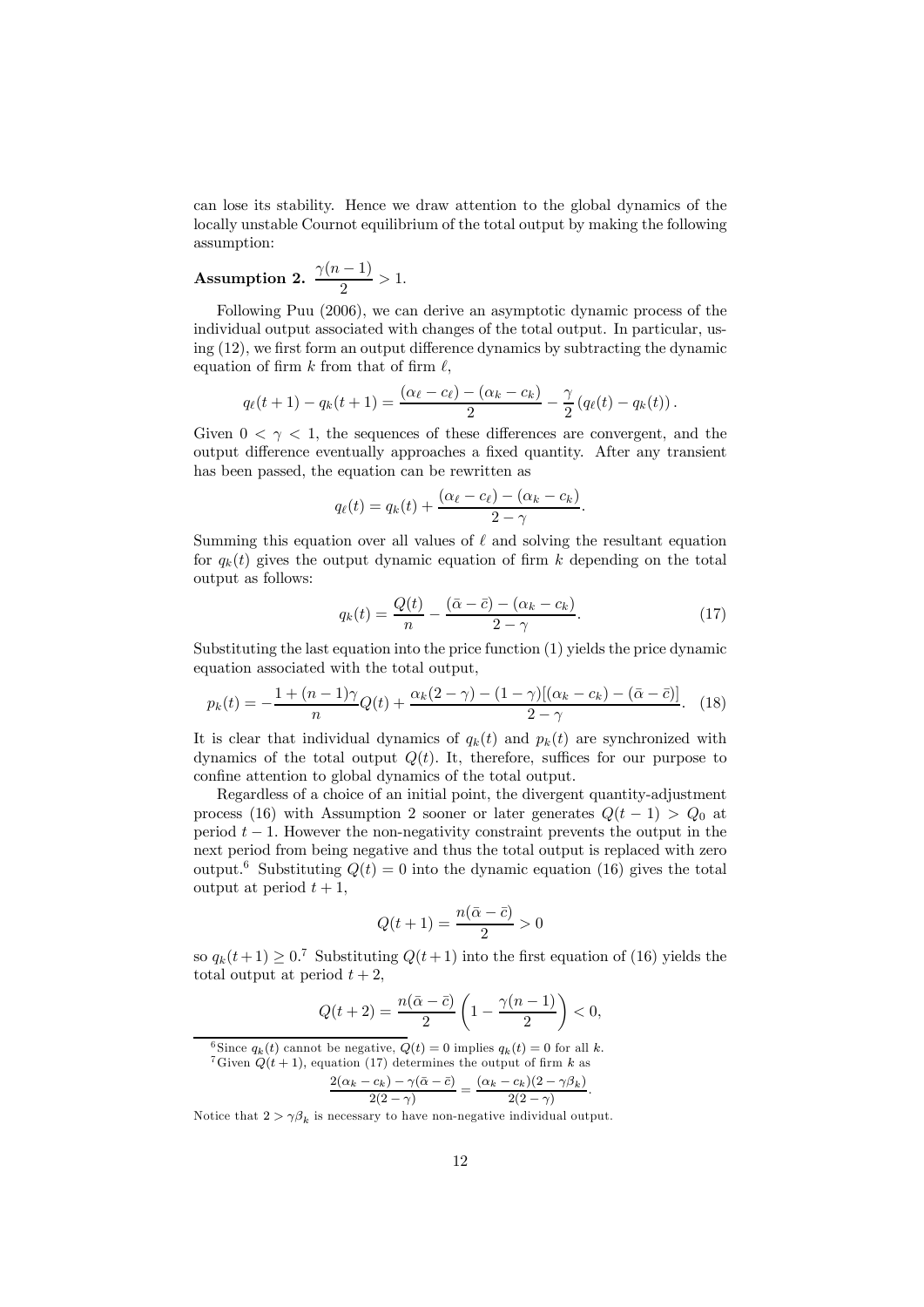where the inequality is due to Assumption 2. The non-negativity constraint replaces the negative value of  $Q(t + 2)$  with zero output, and then this process repeats itself. In summary we have the following result on global dynamics:

**Theorem 3** Given Assumption 2, the aggregate dynamic system  $(16)$  generates a period-2 cycle of the total output with periodic points

$$
Q_1 = 0 \text{ and } Q_2 = \frac{n(\bar{\alpha} - \bar{c})}{2}.
$$

#### 3.2 Bertrand Dynamics

If the Bertrand firms naively form their expectations on the prices, then the best reply dynamics of Bertrand price of firm  $k$  is obtained by lagging the variables,

$$
p_k(t+1) = R_k^B(\sum_{\ell \neq k} p_\ell(t)).
$$

We move one step forward and introduce a learning process in which each firm observes the other firms' choice of price and revises its price expectations based on earlier data. The most popular such learning process is obtained when the firms adjust their expectations adaptively according to

$$
P_k^{E}(t+1) = P_k^{E}(t) + \mu_k \left( \sum_{\ell \neq k}^{n} p_{\ell}(t) - P_k^{E}(t) \right)
$$

in which  $P_k^E(t+1)$  is the sum of the prices of the rest of the industry expected by firm  $k$  and the expectation is revised on the basis of the discrepancy between the observed value and the previously expected value. This adjustment process is called the best reply dynamics with adaptive expectations which will be abbreviated as adaptive dynamics and described by the 2n-dimensional system

$$
p_k(t+1) = R_k^B \left(\mu_k \sum_{\ell \neq k}^n p_\ell(t) + (1 - \mu_k) P_k^E(t)\right)
$$
  

$$
P_k^E(t+1) = \mu_k \sum_{\ell \neq k}^n p_\ell(t) + (1 - \mu_k) P_k^E(t),
$$

,

for  $k = 1, 2, ..., n$ . Notice that  $\mu_k = 1$  for all k reduces the adaptive dynamics to naive dynamics. The Jacobian of adaptive dynamics evaluated at the Bertrand price has the form

$$
\mathbf{J}_{B}^{A} = \begin{pmatrix}\n0 & \theta_{1}^{B}\mu_{1} & \theta_{1}^{B}(1-\mu_{1}) & 0 & 0 \\
\theta_{2}^{B}\mu_{2} & 0 & \theta_{2}^{B}\mu_{2} & 0 & \theta_{2}^{B}(1-\mu_{2}) & 0 \\
\vdots & \vdots & \ddots & \vdots & \vdots & \vdots \\
\theta_{n}^{B}\mu_{n} & \theta_{n}^{B}\mu_{n} & 0 & 0 & 0 & \theta_{n}^{B}(1-\mu_{n}) \\
0 & \mu_{1} & \mu_{1} & 1-\mu_{1} & 0 & 0 \\
\mu_{2} & 0 & \mu_{2} & 0 & 1-\mu_{2} & 0 \\
\vdots & \vdots & \vdots & \vdots & \vdots & \vdots \\
\mu_{n} & \mu_{n} & 0 & 0 & 0 & 1-\mu_{n}\n\end{pmatrix}
$$

where

$$
\theta_k^B = \frac{\partial R_k^B}{\partial p_\ell} = \frac{\gamma}{2[1 + (n-2)\gamma]}.
$$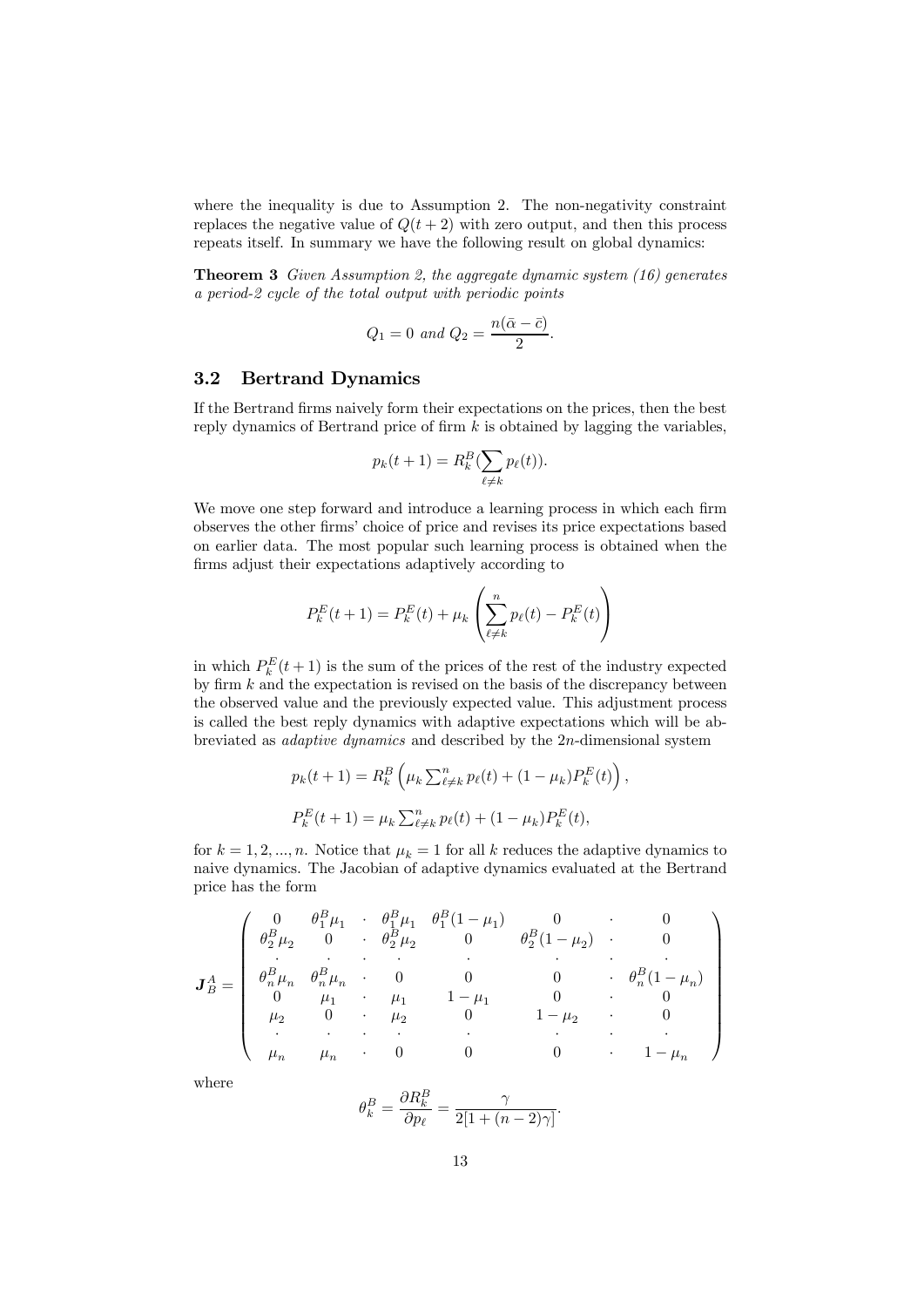The eigenvalue equation of this matrix has the form

$$
\boldsymbol{J}_{B}^{A}\boldsymbol{x} = \lambda \boldsymbol{x} \text{ with } \boldsymbol{x} = (p_1, ..., p_n, p_1^e, ..., p_n^e)
$$

which is equivalently written as

$$
\begin{cases} \n\theta_k^B \mu_k \sum_{\ell \neq k}^n p_\ell + \theta_k^B (1 - \mu_k) p_k^e = \lambda p_k, \ 1 \leq k \leq n, \\
\mu_k \sum_{\ell \neq k}^n p_\ell + (1 - \mu_k) p_k^e = \lambda p_k^e, \ 1 \leq k \leq n.\n\end{cases}
$$

Subtracting the  $\theta_k^B$ -multiple of the second equation from the first one gives

$$
\lambda(p_k - \theta_k^B p_k^e) = 0.
$$

The value  $\lambda = 0$  cannot destroy stability, so we may assume  $\lambda \neq 0$ . Then  $p_k = \theta_k^B p_k^e$ , and by substituting it into the second equation, we have

$$
\mu_k \sum_{\ell \neq k}^n \theta_{\ell}^B p_{\ell} + (1 - \mu_k) p_k^e = \lambda p_k^e, \ 1 \leq k \leq n.
$$

This equation with  $\theta_k^B = \theta_\ell^B$  is the eigenvalue problem of the  $n \times n$  matrix

$$
\pmb{J}_B = \begin{pmatrix} 1 - \mu_1 & \theta_1^B \mu_1 & \cdots & \theta_1^B \mu_1 \\ \theta_2^B \mu_2 & 1 - \mu_2 & \cdots & \theta_2^B \mu_2 \\ \cdot & \cdot & \cdots & \cdot \\ \cdot & \cdot & \cdots & \cdot \\ \cdot & \cdot & \cdots & \cdot \\ \theta_n^B \mu_n & \theta_n^B \mu_n & \cdots & 1 - \mu_n \end{pmatrix}.
$$

As in the Cournot competition, we first deal with the case of  $\mu_k = 1$ . The Jacobian  $J_B$  has the same structure of  $J_C$  with  $\mu_k = 1$  for all k. Replacing  $\theta_k^C$ with  $\theta_k^B$  yields the eigenvalues

$$
\lambda_1^B = \dots = \lambda_{n-1}^B = -\frac{\gamma}{2[1 + (n-2)\gamma]}
$$
 and  $\lambda_n^B = \frac{(n-1)\gamma}{2[1 + (n-2)\gamma]}$ .

The stability of the Bertrand price under the naive dynamics is summarized as  $follows<sup>8</sup>$ :

Theorem 4 Under Assumption 1, the best reply dynamics of the Bertrand price with naive expectations is locally asymptotically stable if the goods are substitutes(i.e.,  $\gamma > 0$ ) while it can be locally unstable if the goods are complements(i.e.,  $\gamma$  < 0) and the number of the firms are strictly greater than three.

Even in the case of  $\mu_k < 1$ ,  $J_B$  is exactly the same as  $J_C$  if the derivatives of the Cournot best reply (i.e.,  $\theta_k^C$ ) are replaced with the derivatives of the Bertrand best reply(i.e.,  $\theta_k^B$ ). From these facts we can conclude first that the local stability conditions of the adaptive dynamics are identical with those of the partial dynamics regardless of whether the quantities or prices are adjusted, and second that the stability conditions of the Bertrand prices are obtained by replacing the derivatives in Theorem 2 that provides the stability conditions of the Cournot output under partial dynamics. In summary asymptotically stable conditions for the Bertrand prices under adaptive dynamics as well as for partial dynamics are given as follows:

 $8$ This is the same as Theorem 2 of Matsumoto and Szidarovszky (2010).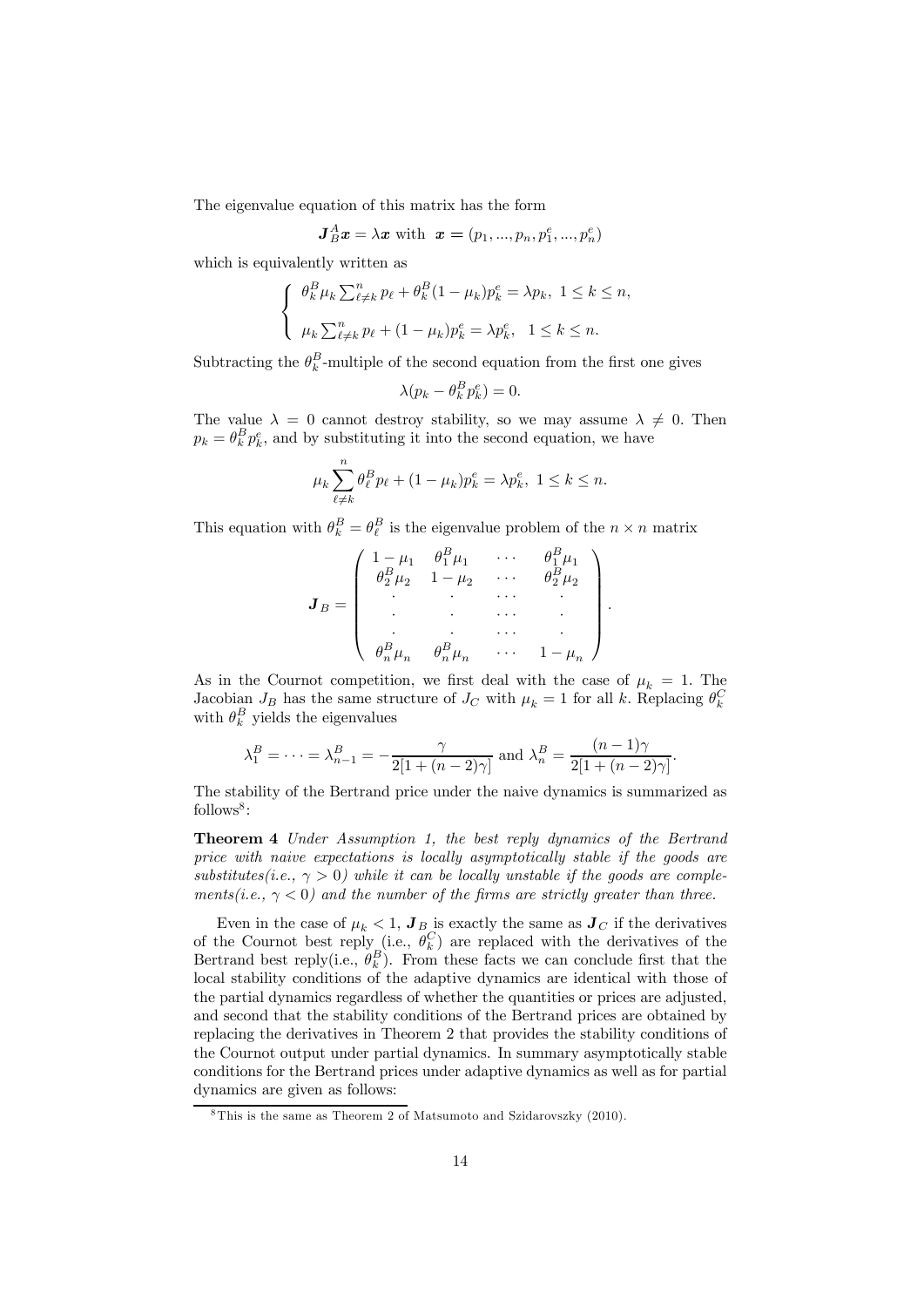**Theorem 5** The Bertrand price is locally asymptotically stable under adaptive dynamics if for all k,

$$
\mu_k\left(1+\frac{\gamma}{2[1+(n-2)\gamma]}\right)<2
$$

and

$$
\sum_{k=1}^{n} \frac{\mu_k \gamma}{2[1 + (n-2)\gamma] - \mu_k (2 + (2n-3)\gamma)} > -1.
$$

The first condition of Theorem 4 is always fulfilled since  $\mu_k \in (0,1]$ ,  $|\gamma| < 1$ and  $n > 3$ . The second condition is satisfied if the  $\mu_k$  values are sufficiently small. In particular Figure 2 illustrates how the Bertrand unstable price is stabilized by selecting the smaller values of  $\mu$  when the adjustment coefficients are assumed to be identical (i.e.,  $\mu_k = \mu$ ). The four dotted curves are associated with the four different values of  $\mu$  and divides the  $(\gamma, n)$  plane with  $\gamma < 0$  into the stability region under the curve and the instability region above. The Bertrand price is locally stable in the light-gray region and locally unstable in the darkgray region when naive dynamics is adopted. The unstable region is surrounded by the two red loci: the  $1+(n-1)\gamma=0$  locus and the partition locus with  $\mu = 1$ . It can be seen that as the value of  $\mu$  becomes smaller, the dotted curves shift upward enlarging the stability region. In summary, the stability region under adaptive dynamics as well as partial dynamics enlarges as the speed of adjustment gets smaller.



Figure 3. Enlargment of the stability region

## 4 Concluding Remarks

The main purpose of this paper is to reconsider, from the dynamic point of view, the conventional wisdom that price competition is more competitive than quantity competition. To this end, we shed light on the asymptotic behavior of Bertrand and Cournot equilibria. For the sake of mathematical simplicity we use a n-firm oligopoly with product differentiation in a linear framework in which price and demand functions are linear and so are cost functions. The best replies